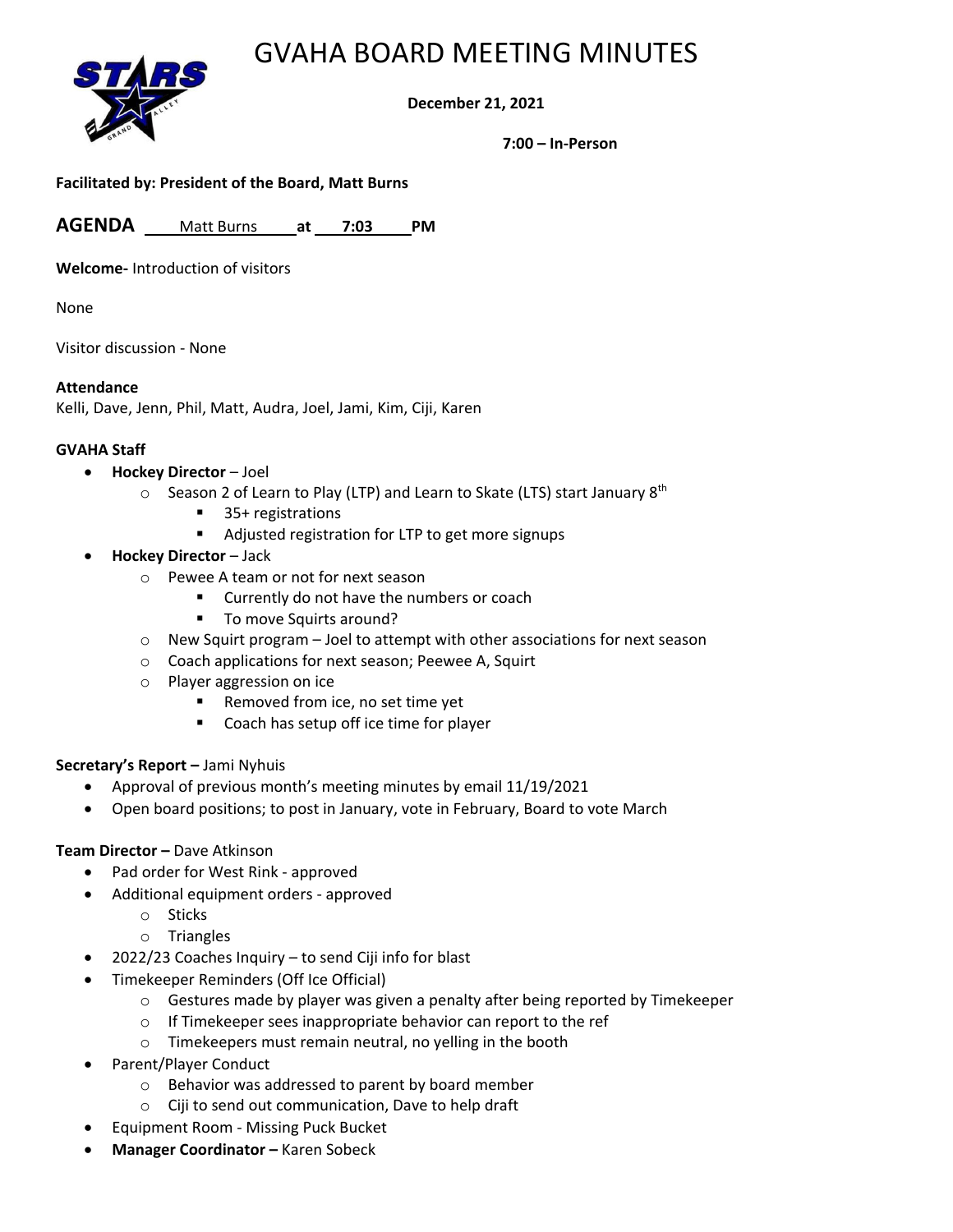# GVAHA BOARD MEETING MINUTES



#### **December 21, 2021**

Page 2 of 3

## **Treasurer's Report** – Phil Malnar

- Scholarship
	- o Can be reversed if not following code of conduct
	- o Awarded 70% for the player applied for

## **Equipment and Merchandising Director Report** – Audra Atkinson

• Hoodies have been delivered, Ciji to pickup order

## **Fundraising Director Report –** Kelli Sterley

- 50/50 Grandville Game:
	- o \$348 Total
	- o Winner \$178, Split 50/50 with GVAHA and Grandville Boosters \$87 each
- There will be a 50/50 at the Hudsonville 'Meet the Stars' on 2/18
- There will be a 50/50 at the Jenison 'Meet the Stars' on 1/22
- Hat Trick Raffle Breakdown
	- $\circ$  293 tickets sold, \$2,649.05 profit (a 50/50 would be \$1,324.53 for GVAHA and split by tickets sold for each team)
	- $\circ$  Are we splitting 50/50 with teams OR do we give the entire amounts to teams? To give full amount to teams - approved
	- o Sold by team:
		- Mites 15
		- $\blacksquare$  Sq Blue 72
		- $\blacksquare$  Sq Blk 16
		- $\blacksquare$  Sq Wht 55
		- $\blacksquare$  PWH 2
		- $\blacksquare$  PWA-10
		- $\blacksquare$  PWAA 69
		- $\blacksquare$  BTA 53
		- $\blacksquare$  BTAA 1
	- $\circ$  Next year to change dates, better advertisement, notify what funds are going towards
- **Sponsorship Coordinator**

## **Communications Report –** Ciji Marckini

• To pull together yearbook, Audra to review

## **Events Director** – Kim Krombeen

- March  $5<sup>th</sup>$  Try Hockey for Free
	- $\circ$  To register, will need names and info, who to register under, December 31<sup>st</sup> deadline for registration
	- o 1pm-2pm ice time donated by Mike
- End of the season party

## **Vice President –** Jennifer Beverwyk

- Coach Protocols
	- o When dealing with a player that is being physically aggressive